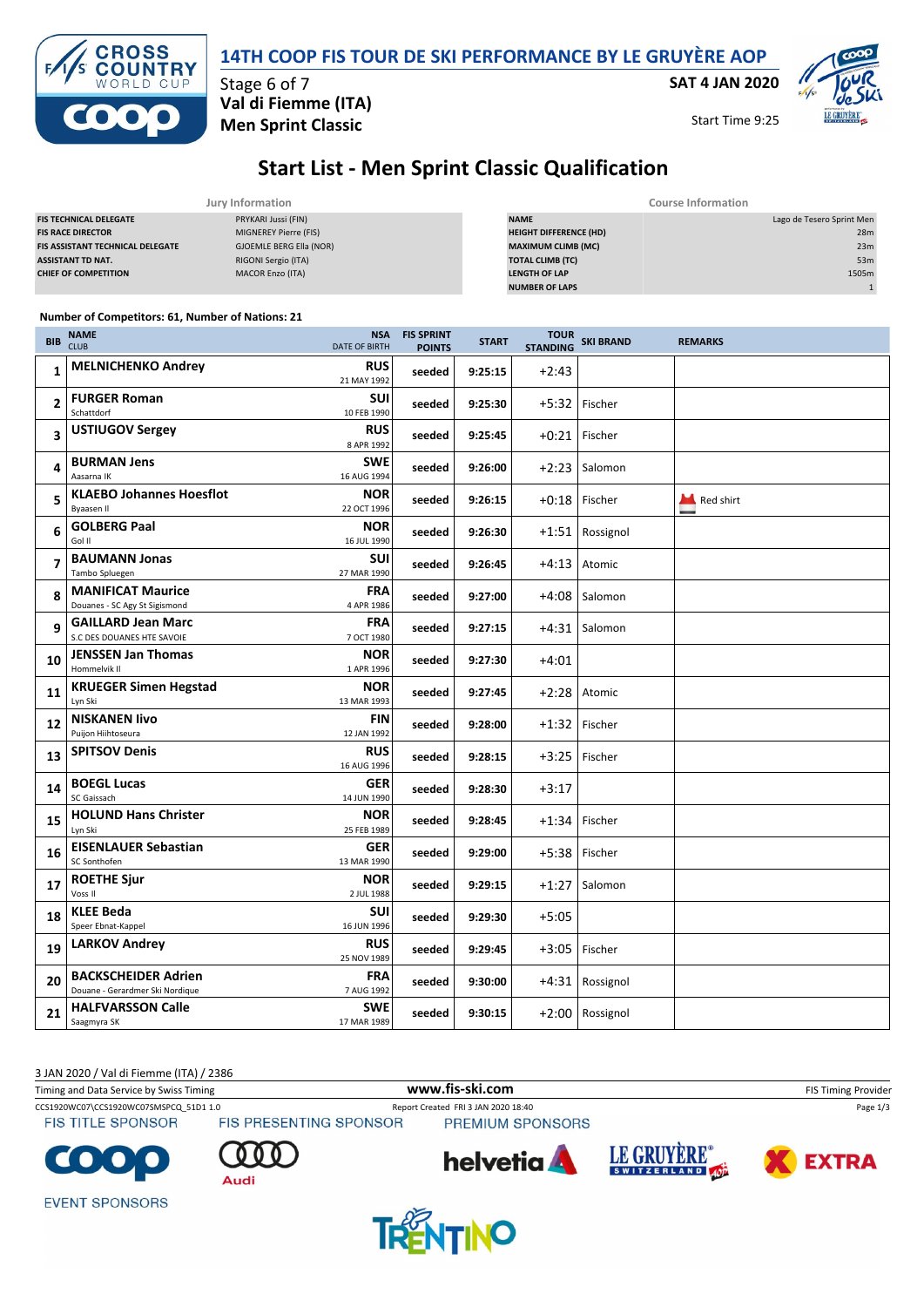

**SAT 4 JAN 2020**





Stage 6 of 7 **Val di Fiemme (ITA) Men Sprint Classic**

Start Time 9:25

## **Start List - Men Sprint Classic Qualification**

| <b>BIB</b>                         | <b>NAME</b><br><b>CLUB</b>                                     | <b>NSA</b><br><b>DATE OF BIRTH</b> | <b>FIS SPRINT</b><br><b>POINTS</b> | <b>START</b> |                  | TOUR SKI BRAND<br>STANDING | <b>REMARKS</b> |  |
|------------------------------------|----------------------------------------------------------------|------------------------------------|------------------------------------|--------------|------------------|----------------------------|----------------|--|
| 22                                 | <b>SALVADORI Giandomenico</b><br>GRUPPO SCIATORI FIAMME GIALLE | ITA<br>8 OCT 1992                  | seeded                             | 9:30:30      | $+5:05$          | Atomic                     |                |  |
| 23                                 | <b>COLOGNA Dario</b><br>Val Muestair                           | SUI<br>11 MAR 1986                 | seeded                             | 9:30:45      |                  | +1:57 Fischer              |                |  |
| 24                                 | <b>BOLSHUNOV Alexander</b>                                     | <b>RUS</b><br>31 DEC 1996          | seeded                             | 9:31:00      |                  | 2:24:39 Rossignol          | Yellow shirt   |  |
| 25                                 | <b>ESTEVE ALTIMIRAS Ireneu</b><br><b>NEC</b>                   | <b>AND</b><br>21 JUN 1996          | seeded                             | 9:31:15      |                  | +5:20 Fischer              |                |  |
| 26                                 | <b>HYVARINEN Perttu</b><br>Puijon Hiihtoseura                  | <b>FIN</b><br>5 JUN 1991           | seeded                             | 9:31:30      | $+2:37$          | Fischer                    |                |  |
| 27                                 | YAKIMUSHKIN Ivan                                               | <b>RUS</b><br>17 JUN 1996          | seeded                             | 9:31:45      |                  | +3:11 Fischer              |                |  |
| 28                                 | <b>PARISSE Clement</b><br>MegEve                               | <b>FRA</b><br>6 JUL 1993           | seeded                             | 9:32:00      |                  | $+4:32$ Salomon            |                |  |
| 29                                 | <b>BURY Dominik</b><br>AZS AWF Katowice                        | <b>POL</b><br>29 NOV 1996          | seeded                             | 9:32:15      | $+5:03$          | Fischer                    |                |  |
| 30                                 | <b>MALTSEV Artem</b>                                           | <b>RUS</b><br>24 MAY 1993          | seeded                             | 9:32:30      |                  | $+1:45$ Fischer            |                |  |
| <b>Seeded by FIS Sprint Points</b> |                                                                |                                    |                                    |              |                  |                            |                |  |
| 31                                 | <b>PELLEGRINO Federico</b><br>G.S. FIAMME ORO MOENA            | <b>ITA</b><br>1 SEP 1990           | 5.79                               | 9:32:45      |                  | $+9:34$ Rossignol          |                |  |
| 32                                 | $\blacksquare$ YC<br><b>RETIVYKH Gleb</b>                      | <b>RUS</b><br>30 DEC 1991          | 24.48                              | 9:33:00      |                  | +9:18 Fischer              |                |  |
| 33                                 | <b>SVENSSON Oskar</b><br>Falun Borlaenge sk                    | <b>SWE</b><br>7 SEP 1995           | 34.60                              | 9:33:15      | $+8:01$          | Fischer                    |                |  |
| 34                                 | <b>SIMENC Miha</b><br><b>TSK Logatec</b>                       | <b>SLO</b><br>21 DEC 1995          | 36.43                              | 9:33:30      | $+13:56$ Fischer |                            |                |  |
| 35                                 | $\Box$ YC<br><b>HAEGGSTROEM Johan</b><br>Piteaa Elit Sk        | <b>SWE</b><br>10 MAR 1992          | 37.45                              | 9:33:45      | $+6:37$          |                            |                |  |
| 36                                 | <b>JAY Renaud</b><br><b>DOUANES - Les Menuires</b>             | <b>FRA</b><br>12 AUG 1991          | 41.84                              | 9:34:00      | $+13:19$         | Salomon                    |                |  |
| 37                                 | <b>RASTELLI Maicol</b><br>C.S. ESERCITO                        | <b>ITA</b><br>28 APR 1991          | 47.74                              | 9:34:15      |                  | $+11:50$ Salomon           |                |  |
| 38                                 | <b>HANNEMAN Logan</b><br>Alaska Pacific University Nordic Sk   | <b>USA</b><br>2 JUN 1993           | 50.01                              | 9:34:30      | $+14:49$ Fischer |                            |                |  |
| 39                                 | <b>ZELGER Stefan</b><br>C.S. ESERCITO                          | ITA<br>9 SEP 1995                  | 50.46                              | 9:34:45      | $+7:54$          |                            |                |  |
| 40                                 | <b>WESTBERG Karl-Johan</b><br>Boraas Sk                        | <b>SWE</b><br>9 DEC 1992           | 57.30                              | 9:35:00      | $+5:41$          | Salomon                    |                |  |
| 41                                 | <b>LEPISTO Lauri</b><br>Kouvolan Hiihtoseura                   | <b>FIN</b><br>19 SEP 1996          | 63.46                              | 9:35:15      |                  | +9:29 Peltonen             |                |  |
| 42                                 | <b>RUEESCH Jason</b><br>Davos                                  | <b>SUI</b><br>16 MAY 1994          | 71.33                              | 9:35:30      | $+8:25$          |                            |                |  |
| 43                                 | <b>ABRAM Mikael</b><br>C.S. ESERCITO                           | <b>ITA</b><br>9 JUN 1996           | 76.07                              | 9:35:45      | $+9:24$          |                            |                |  |
| 44                                 | <b>SCHNIDER Ueli</b><br>Gardes-Frontiere                       | <b>SUI</b><br>29 MAR 1990          | 76.74                              | 9:36:00      |                  | +7:03 Fischer              |                |  |
| 45                                 | <b>BURY Kamil</b><br>AZS AWF Katowice                          | <b>POL</b><br>23 JUL 1995          | 80.08                              | 9:36:15      | $+8:47$          | Fischer                    |                |  |

3 JAN 2020 / Val di Fiemme (ITA) / 2386

Audi

Timing and Data Service by Swiss Timing **WWW.fis-Ski.com WWW.fis-Ski.com** FIS Timing Provider

**FIS TITLE SPONSOR** 

CCS1920WC07\CCS1920WC07SMSPCQ\_51D1 1.0 Report Created FRI 3 JAN 2020 18:40 Page 2/3<br>
FIS TITLE SPONSOR FIS PRESENTING SPONSOR PREMIUM SPONSORS

PREMIUM SPONSORS







**EVENT SPONSORS**